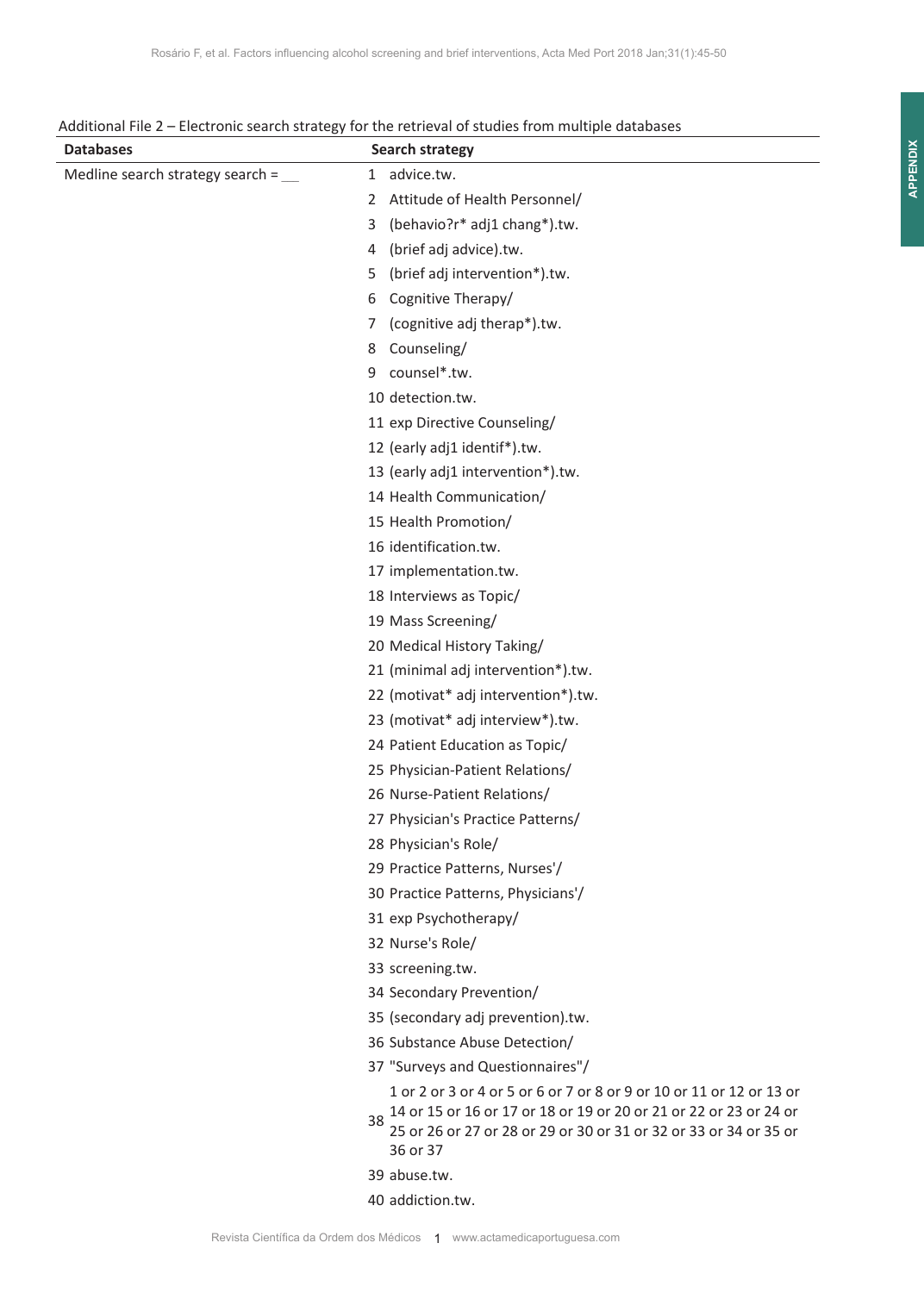- exp Alcohol drinking/
- (alcohol\* adj1 drinking).tw.
- (alcohol\* adj2 problem\*).tw.
- Alcohol-Induced Disorders/
- Alcohol-Related Disorders/
- Alcoholic Intoxication/
- alcoholism.tw.
- Alcoholism/
- (at-risk adj1 drink\*).tw.
- Binge Drinking/
- (bing\* adj drink\*).tw.
- dependence.tw.
- drinker\*.tw.
- Drinking Behavior/
- (drink\* adj behavio?r\*).tw.
- Drinking/
- (excessiv\* adj1 drink\*).tw.
- (harmful\* adj1 drink\*).tw.
- (hazardous adj1 drink\*).tw.
- misus\*.tw.
- (problem\* adj1 drink\*).tw.
- (risk\* adj1 drink\*).tw.

 50 or 51 or 52 or 53 or 54 or 55 or 56 or 57 or 58 or 59 or 60 or 39 or 40 or 41 or 42 or 43 or 44 or 45 or 46 or 47 or 48 or 49 or

- 61 or 62 or 63
- Education, medical/
- Education, medical, continuing/
- Education, nursing/
- Education, nursing, continuing/
- (family adj doctor\*).tw.
- (family adj medicine).tw.
- Family Nurse Practitioners/
- Family Practice/
- (family adj practice\*).tw.
- General Practice/
- (general adj practice\*).tw.
- General Practitioners/
- (general adj practitioner\*).tw.
- Health Personnel/ed [Education]
- Nurses/
- Nurse Practitioners/
- (practice adj nurse\*).tw.
- Physicians, Primary Care/
- Physicians, Family/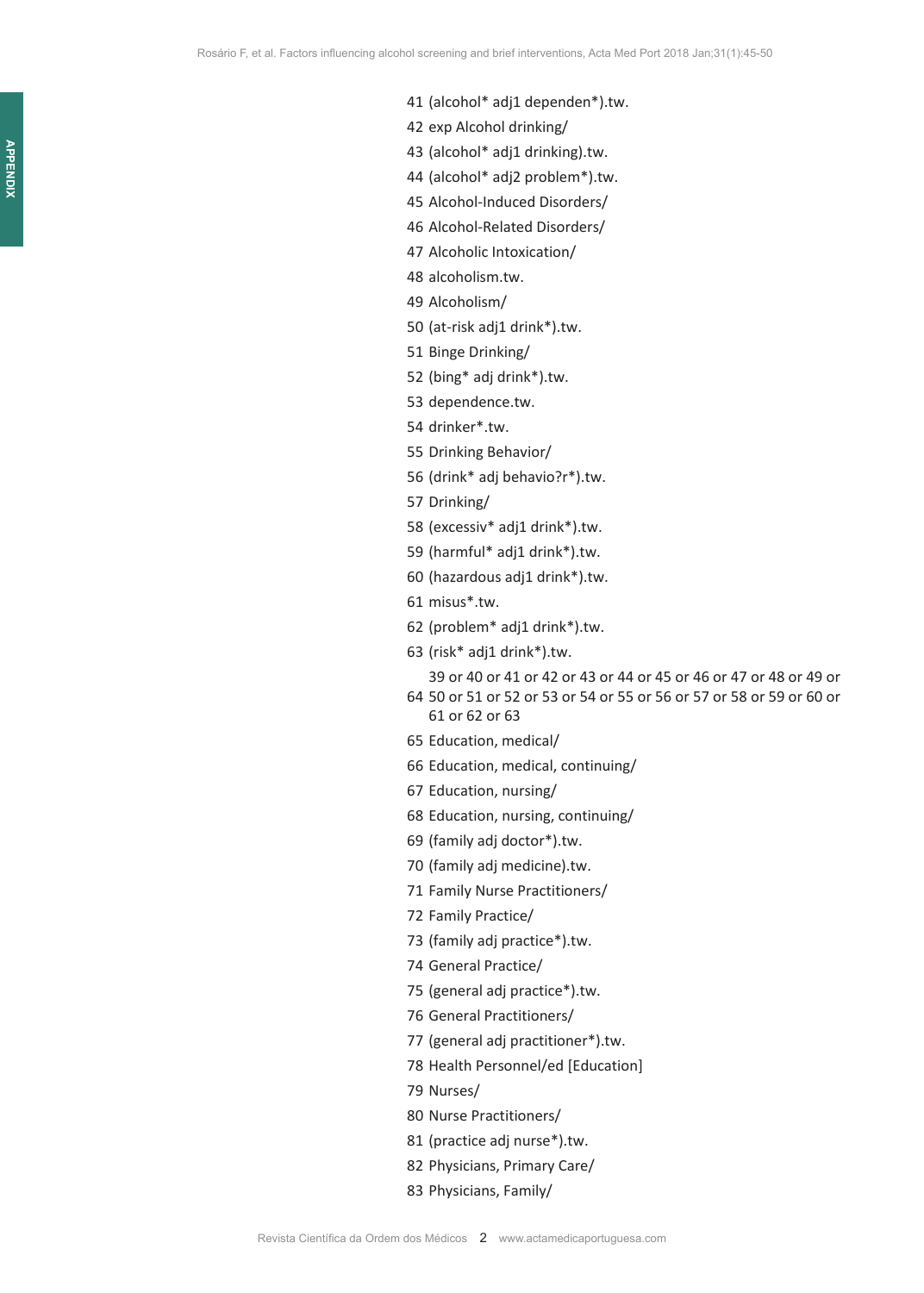- 84 Physicians/
- 85 Primary Health Care/
- 86 (primary adj care).tw.
- 87 (primary adj health\*).tw.
- 88 76 or 77 or 78 or 79 or 80 or 81 or 82 or 83 or 84 or 85 or 86 or 65 or 66 or 67 or 68 or 69 or 70 or 71 or 72 or 73 or 74 or 75 or 87
- 89 38 and 64 and 88
- 
- 2 (MH "Attitude of Health Personnel") OR (MH "Physician Attitudes") OR (MH "Nurse Attitudes")
- 3 TI (behavio#r\* N1 chang\*) OR AB (behavio#r\* N1 chang\*)
- 4 TI (brief N1 advice) OR AB (brief N1 advice)
- 5 TI (brief N1 intervention\*) OR AB (brief N1 intervention\*)
- 6 (MH "Cognitive Therapy")
- 7 TI (cognitive N1 therap\*) OR AB (cognitive N1 therap\*)
- 8 (MH "Counseling")
- 9 TI (counsel\*) OR AB (counsel\*)
- 10 TI (detection) OR AB (detection)
- 11 TI (early N1 identif\*) OR AB (early N1 identif\*)
- 12 TI (early N1 intervention\*) OR AB (early N1 intervention\*)
- 13 (MH "Health Promotion")
- 14 TI (identification) OR AB (identification)
- 15 TI (implementation) OR AB (implementation)
- 16 (MH "Interviews+")
- 17 (MH "Health Screening+")
- 18 (MH "Patient Assessment") OR (MH "Nursing Assessment")
- 19 (MH "Patient History Taking")
- 20 TI (minimal N1 intervention\*) OR AB (minimal N1 intervention\*)
- 21 TI (motivat\* N1 intervention\*) OR AB (motivat\* N1 intervention\*)
- 22 TI (motivat\* N1 interview\*) OR AB (motivat\* N1 interview\*)
- 23 (MH "Motivational Interviewing")
- 24 (MH "Patient Education")
- 25 (MH "Professional-Patient Relations") OR (MH "Physician-Patient Relations")
- 26 MH "Nurse-Patient Relations"
- 27 (MH "Physician's Role")
- 28 (MH "Practice Patterns")
- 29 (MH "Psychotherapy+")
- 30 (MH "Nursing Role")
- 31 TI (screening) OR AB (screening)
- 32 (MH "Recurrence/PC")
- 33 TI (secondary N1 prevention) OR AB (secondary N1 prevention)
- 34 (MH "Substance Abuse Detection+")
- 35 (MH "Surveys") OR (MH "Questionnaires+")

CINAHL search strategy search = \_\_\_ 1 TI (advice) OR AB (advice)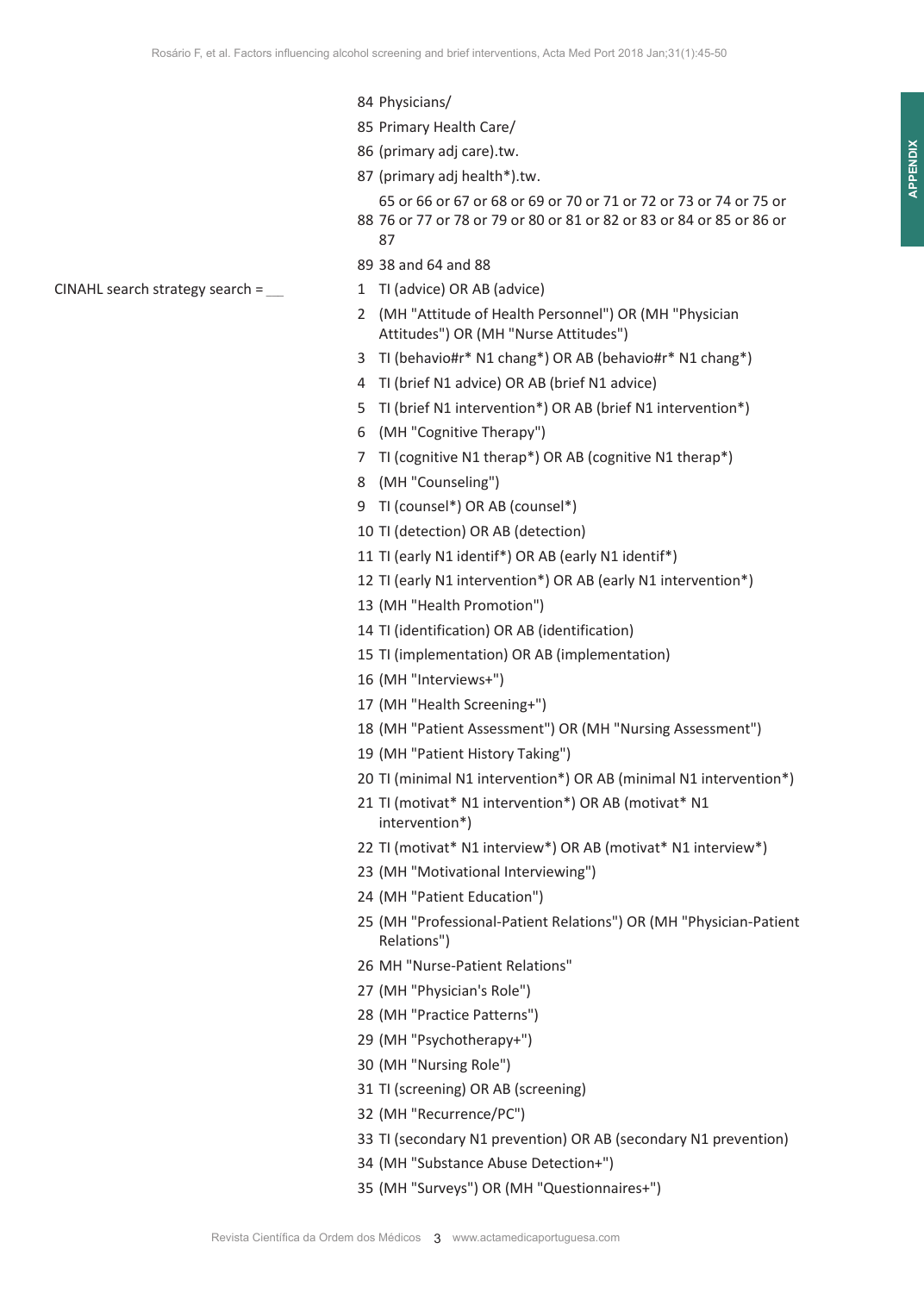- 36 S1 OR S2 OR S3 OR S4 OR S5 OR S6 OR S7 OR S8 OR S9 OR S10 OR S11 OR S12 OR S13 OR S14 OR S15 OR S16 OR S17 OR S18 OR S19 OR S20 OR S21 OR S22 OR S23 OR S24 OR S25 OR S26 OR S27 OR S28 OR S29 OR S30 OR S31 OR S32 OR S33 OR S34 OR S35
- 37 TI (abuse) OR AB (abuse)
- 38 TI (addiction) OR AB (addiction)
- 39 TI (alcohol\* N1 dependen\*) OR AB (alcohol\* N1 dependen\*)
- 40 (MH "Alcohol Abuse")
- 41 (MH "Alcohol Drinking+")
- 42 TI (alcohol\* N1 drinking) OR AB (alcohol\* N1 drinking)
- 43 TI (alcohol\* N2 problem\*) OR AB (alcohol\* N2 problem\*)
- 44 (MH "Alcohol-Induced Disorders, Nervous System")
- 45 (MH "Alcohol-Related Disorders+")
- 46 (MH "Alcoholic Intoxication+")
- 47 (MH "Alcoholics")
- 48 TI (alcoholism) OR AB (alcoholism)
- 49 (MH "Alcoholism")
- 50 TI (at-risk N1 drink\*) OR AB (at-risk N1 drink\*)
- 51 (MH "Binge Drinking")
- 52 TI (bing\* N1 drink\*) OR AB (bing\* N1 drink\*)
- 53 TI (dependence) OR AB (dependence)
- 54 TI (drinker\*) OR AB (drinker\*)
- 55 MH (Drinking Behavior)
- 56 TI (drink\* N1 behavio#r\*) OR AB (drink\* N1 behavio#r\*)
- 57 TI (excessiv\* N1 drink\*) OR AB (excessiv\* N1 drink\*)
- 58 TI (harmful\* N1 drink\*) OR AB (harmful\* N1 drink\*)
- 59 TI (hazardous N1 drink\*) OR AB (hazardous N1 drink\*)
- 60 TI (misus\*) OR AB (misus\*)
- 61 TI (problem\* N1 drink\*) OR AB (problem\* N1 drink\*)
- 62 TI (risk\* N1 drink\*) OR AB (risk\* N1 drink\*)
- 63 S37 OR S38 OR S39 OR S40 OR S41 OR S42 OR S43 OR S44 OR S45 OR S46 OR S47 OR S48 OR S49 OR S50 OR S51 OR S52 OR S53 OR S54 OR S55 OR S56 OR S57 OR S58 OR S59 OR S60 OR S61 OR S62
- 64 (MH "Education, Medical+")
- 65 (MH "Education, Medical, Continuing")
- 66 (MH "Education, Nursing+")
- 67 (MH "Education, Nursing, Continuing")
- 68 TI (family N1 doctor\*) OR AB (family N1 doctor\*)
- 69 TI (family N1 medicine) OR AB (family N1 medicine)
- 70 (MH "Family Nurse Practitioners")
- 71 (MH "Family Practice")
- 72 TI (family N1 practice\*) OR AB (family N1 practice\*)
- 73 TI (general N1 practice\*) OR AB (general N1 practice\*)
- 74 TI (general N1 practitioner\*) OR AB (general N1 practitioner\*)
- 75 (MH "Health Personnel/ED")
- 76 (MH "Nurses")

**APPENDIX**

**APPENDIX**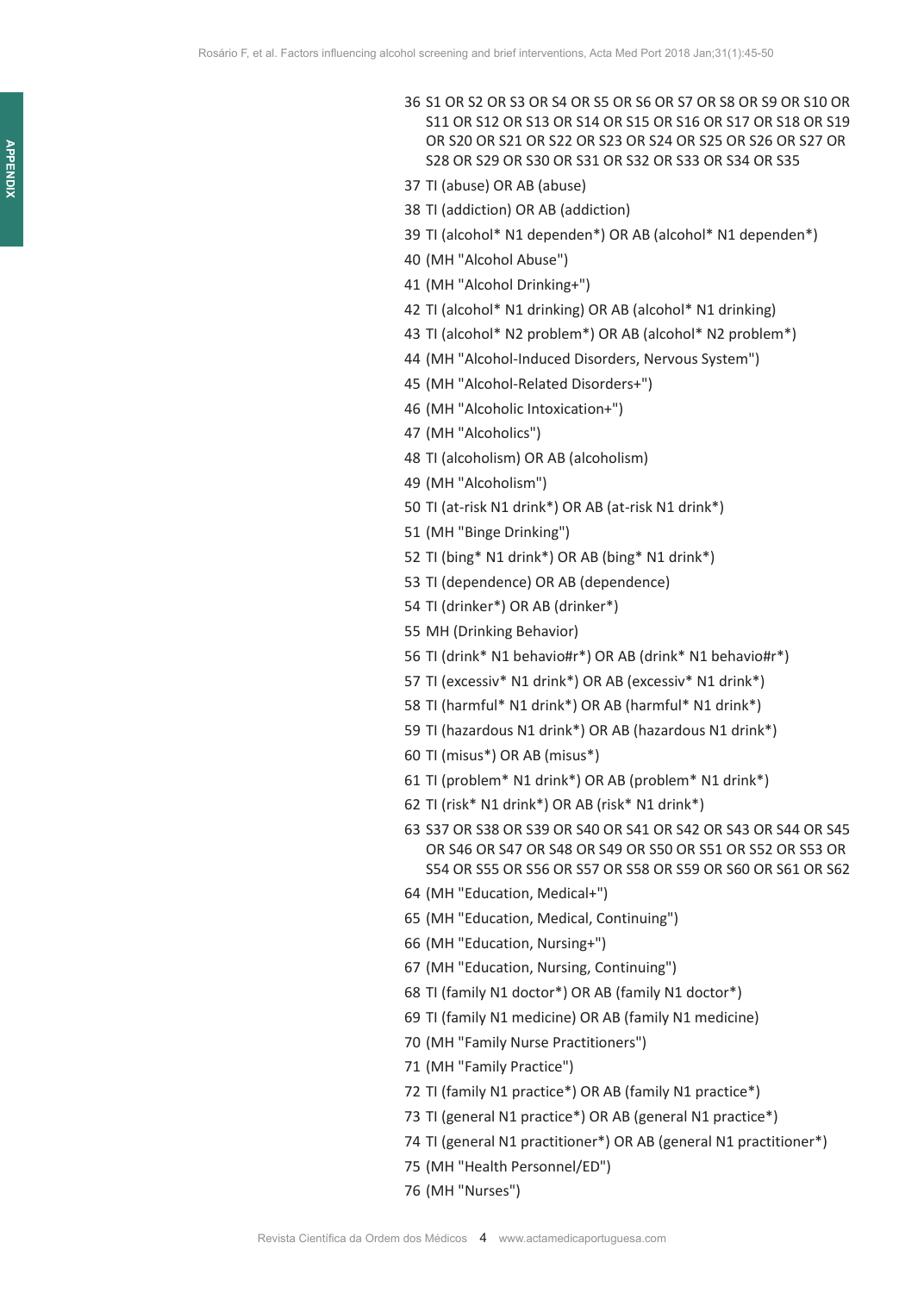- 77 (MH "Nurse Practitioners+")
- 78 TI (practice N1 nurse\*) OR AB (practice N1 nurse\*)
- 79 (MH "Physicians, Family")
- 80 (MH "Physicians")
- 81 (MH "Primary Health Care")
- 82 TI (primary N1 care) OR AB (primary N1 care)
- 83 TI (primary N1 health\*) OR AB (primary N1 health\*)
- 84 S64 OR S65 OR S66 OR S67 OR S68 OR S69 OR S70 OR S71 OR S72 OR S73 OR S74 OR S75 OR S76 OR S77 OR S78 OR S79 OR S80 OR S81 OR S82 OR S83
- 85 S36 AND S63 AND S84
- 
- 2 (DE "Health Personnel Attitudes")
- 3 TI (behavio#r\* N1 chang\*) OR AB (behavio#r\* N1 chang\*)
- 4 TI (brief N1 advice) OR AB (brief N1 advice)
- 5 TI (brief N1 intervention\*) OR AB (brief N1 intervention\*)
- 6 (DE "Cognitive Therapy")
- 7 TI (cognitive N1 therap\*) OR AB (cognitive N1 therap\*)
- 8 (DE "Counseling")
- 9 TI (counsel\*) OR AB (counsel\*)
- 10 TI (detection) OR AB (detection)
- 11 TI (early N1 identif\*) OR AB (early N1 identif\*)
- 12 TI (early N1 intervention\*) OR AB (early N1 intervention\*)
- 13 (DE "Health Promotion")
- 14 TI (identification) OR AB (identification)
- 15 TI (implementation) OR AB (implementation)
- 16 (DE "Interviews") OR (DE "Interview Schedules")
- 17 DE "Health Screening" OR DE "Physical Examination"
- 18 (DE "Patient History")
- 19 TI (minimal N1 intervention\*) OR AB (minimal N1 intervention\*)
- 20 TI (motivat\* N1 intervention\*) OR AB (motivat\* N1 intervention\*)
- 21 TI (motivat\* N1 interview\*) OR AB (motivat\* N1 interview\*)
- 22 (DE "Motivational Interviewing")
- 23 (DE "Client Education")
- 24 (DE "Therapeutic Processes")
- 25 (DE "Professional Role")
- 26 (DE "Health Care Delivery")
- 27 (DE "Psychotherapy" OR DE "Adlerian Psychotherapy" OR DE "Adolescent Psychotherapy" OR DE "Affirmative Therapy" OR DE "Analytical Psychotherapy" OR DE "Autogenic Training" OR DE "Behavior Therapy" OR DE "Brief Psychotherapy" OR DE "Brief Relational Therapy" OR DE "Child Psychotherapy" OR DE "Client Centered Therapy" OR DE "Cognitive Behavior Therapy" OR DE "Conversion Therapy" OR DE "Eclectic Psychotherapy" OR DE "Emotion Focused Therapy" OR DE "Existential Therapy" OR DE "Experiential Psychotherapy" OR DE "Expressive Psychotherapy"

PsycINFO search strategy search =  $\qquad 1$  TI (advice) OR AB (advice)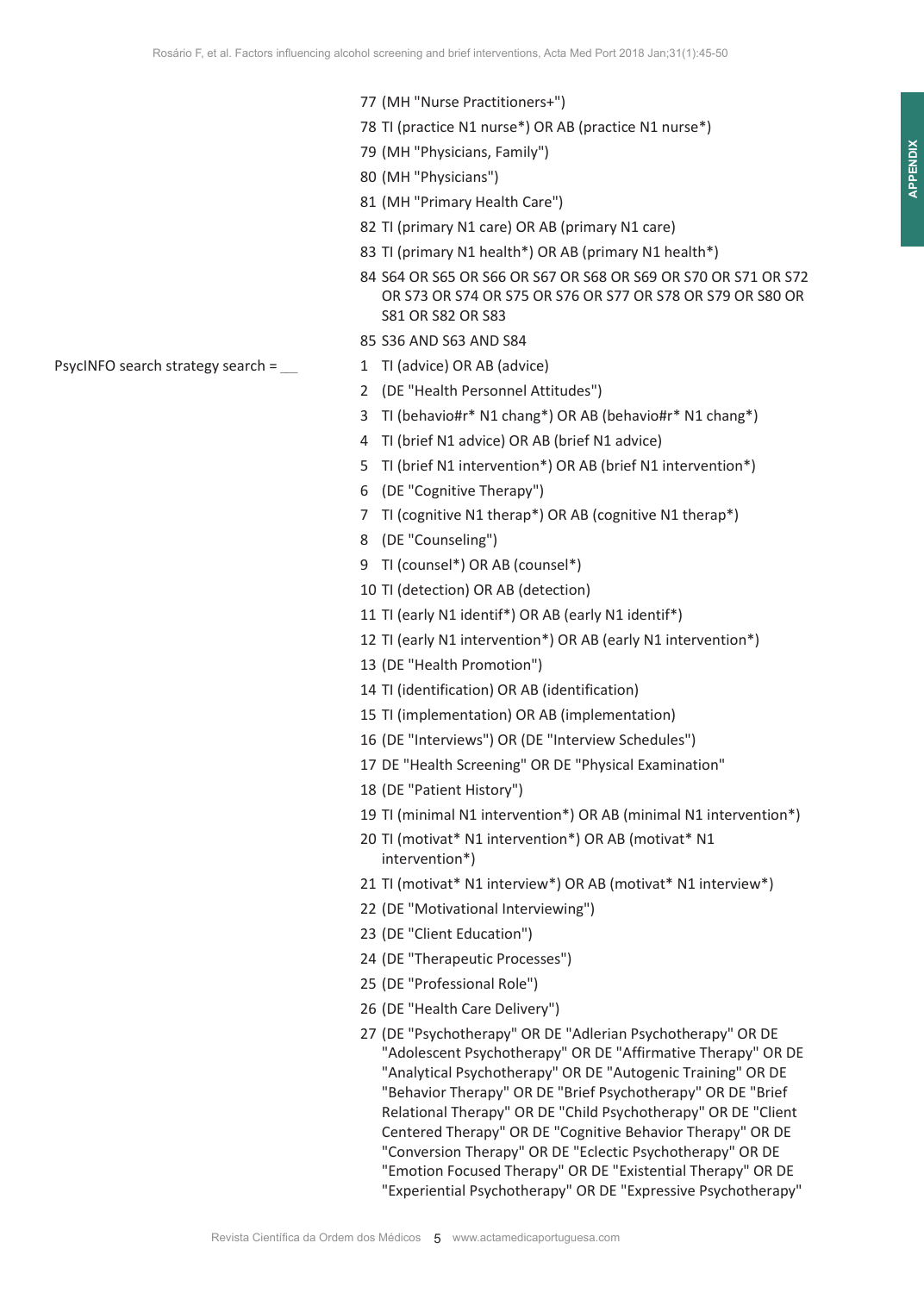OR DE "Eye Movement Desensitization Therapy" OR DE "Feminist Therapy" OR DE "Geriatric Psychotherapy" OR DE "Gestalt Therapy" OR DE "Group Psychotherapy" OR DE "Guided Imagery" OR DE "Humanistic Psychotherapy" OR DE "Hypnotherapy" OR DE "Individual Psychotherapy" OR DE "Insight Therapy" OR DE "Integrative Psychotherapy" OR DE "Interpersonal Psychotherapy" OR DE "Logotherapy" OR DE "Narrative Therapy" OR DE "Network Therapy" OR DE "Persuasion Therapy" OR DE "Primal Therapy" OR DE "Psychoanalysis" OR DE "Psychodrama" OR DE "Psychodynamic Psychotherapy" OR DE "Psychotherapeutic Counseling" OR DE "Rational Emotive Behavior Therapy" OR DE "Reality Therapy" OR DE "Relationship Therapy" OR DE "Solution Focused Therapy" OR DE "Supportive Psychotherapy" OR DE "Transactional Analysis")

- 28 TI (screening) OR AB (screening)
- 29 (DE "Relapse Prevention")
- 30 TI (secondary N1 prevention) OR AB (secondary N1 prevention)
- 31 DE "Drug Usage Screening"
- 32 DE "Questionnaires" OR DE "General Health Questionnaire" OR DE "Surveys"
- 33 S1 OR S2 OR S3 OR S4 OR S5 OR S6 OR S7 OR S8 OR S9 OR S10 OR S11 OR S12 OR S13 OR S14 OR S15 OR S16 OR S17 OR S18 OR S19 OR S20 OR S21 OR S22 OR S23 OR S24 OR S25 OR S26 OR S27 OR S28 OR S29 OR S30 OR S31 OR S32
- 34 TI (abuse) OR AB (abuse)
- 35 TI (addiction) OR AB (addiction)
- 36 TI (alcohol\* N1 dependen\*) OR AB (alcohol\* N1 dependen\*)
- 37 DE "Alcohol Abuse"
- 38 DE "Alcohol Drinking Patterns" OR DE "Social Drinking"
- 39 TI (alcohol\* N1 drinking) OR AB (alcohol\* N1 drinking)
- 40 TI (alcohol\* N2 problem\*) OR AB (alcohol\* N2 problem\*)
- 41 (DE "Alcoholic Psychosis" OR DE "Alcoholic Hallucinosis") OR DE "Fetal Alcohol Syndrome" OR DE "Cirrhosis (Liver)")
- 42 DE "Alcohol Intoxication" OR DE "Chronic Alcoholic Intoxication" OR DE "Acute Alcoholic Intoxication"
- 43 TI (alcoholism) OR AB (alcoholism)
- 44 DE "Alcoholism"
- 45 TI (at-risk N1 drink\*) OR AB (at-risk N1 drink\*)
- 46 DE "Binge Drinking"
- 47 TI (bing\* N1 drink\*) OR AB (bing\* N1 drink\*)
- 48 TI (dependence) OR AB (dependence)
- 49 TI (drinker\*) OR AB (drinker\*)
- 50 DE "Drinking Behavior"
- 51 TI (drink\* N1 behavio#r\*) OR AB (drink\* N1 behavio#r\*)
- 52 TI (excessiv\* N1 drink\*) OR AB (excessiv\* N1 drink\*)
- 53 TI (harmful\* N1 drink\*) OR AB (harmful\* N1 drink\*)
- 54 TI (hazardous N1 drink\*) OR AB (hazardous N1 drink\*)
- 55 TI (misus\*) OR AB (misus\*)
- 56 TI (problem\* N1 drink\*) OR AB (problem\* N1 drink\*)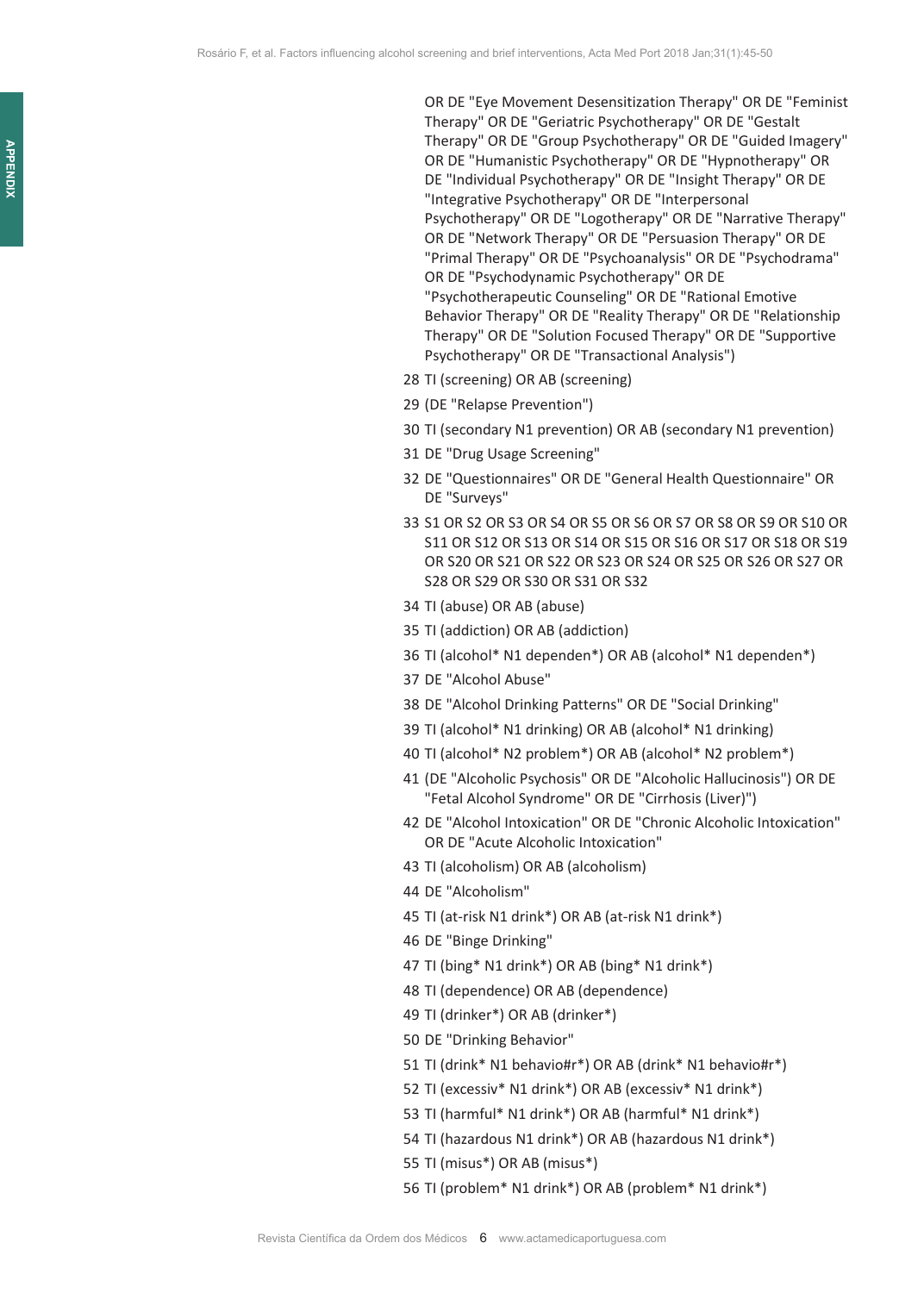- 58 S34 OR S35 OR S36 OR S37 OR S38 OR S39 OR S40 OR S41 OR S42 OR S43 OR S44 OR S45 OR S46 OR S47 OR S48 OR S49 OR S50 OR S51 OR S52 OR S53 OR S54 OR S55 OR S56 OR S57
- 59 DE "Medical Education" OR DE "Medical Internship" OR DE "Medical Residency" OR DE "Psychiatric Training"
- 60 DE "Continuing Education"
- 61 DE "Nursing Education"
- 62 TI (family N1 doctor\*) OR AB (family N1 doctor\*)
- 63 TI (family N1 medicine) OR AB (family N1 medicine)
- 64 TI (family N1 practice\*) OR AB (family N1 practice\*)
- 65 TI (general N1 practice\*) OR AB (general N1 practice\*)
- 66 DE "General Practitioners"
- 67 TI (general N1 practitioner\*) OR AB (general N1 practitioner\*)
- 68 (DE "Nurses")
- 69 TI (practice N1 nurse\*) OR AB (practice N1 nurse\*)
- 70 (DE "Family Physicians")
- 71 DE "Physicians"
- 72 DE "Primary Health Care"
- 73 TI (primary N1 care) OR AB (primary N1 care)
- 74 TI (primary N1 health\*) OR AB (primary N1 health\*)
- 75 S59 OR S60 OR S61 OR S62 OR S63 OR S64 OR S65 OR S66 OR S67 OR S68 OR S69 OR S70 OR S71 OR S72 OR S73 OR S74
- 76 S33 AND S58 AND S75
- 
- 2 MeSH descriptor: [Attitude of Health Personnel] this term only
- 3 (behavio\*r\* near/1 chang\*) in Trials
- 4 (brief near/1 advice) in Trials
- 5 (brief near/1 intervention\*) in Trials
- 6 MeSH descriptor: [Cognitive Therapy] this term only
- 7 (cognitive near/1 therap\*) in Trials
- 8 MeSH descriptor: [Counseling] this term only
- 9 (counsel\*) in Trials
- 10 (detection) in Trials
- 11 MeSH descriptor: [Directive Counseling] explode all trees
- 12 (early near/1 identif\*) in Trials
- 13 (early near/1 intervention\*) in Trials
- 14 MeSH descriptor: [Health Communication] this term only
- 15 MeSH descriptor: [Health Promotion] this term only
- 16 (identification) in Trials
- 17 (implementation) in Trials
- 18 MeSH descriptor: [Interviews as Topic] this term only
- 19 MeSH descriptor: [Mass Screening] this term only
- 20 MeSH descriptor: [Medical History Taking] this term only
- 21 (minimal near/1 intervention\*) in Trials
- 22 (motivat\* near/1 intervention\*) in Trials

CENTRAL search strategy search =  $\angle$  1 "advice" in Trials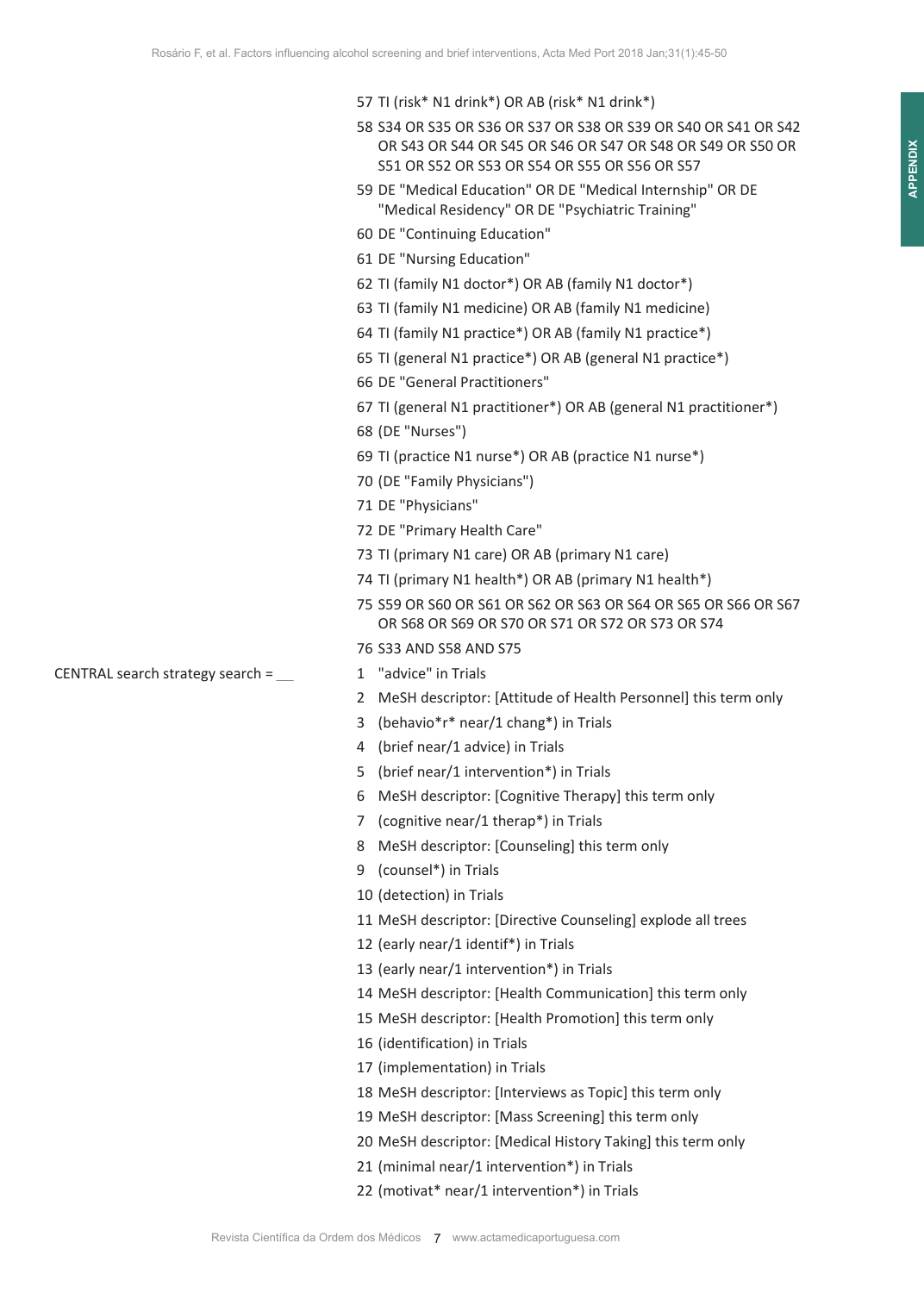- (motivat\* near/1 interview\*) in Trials
- MeSH descriptor: [Patient Education as Topic] this term only
- MeSH descriptor: [Physician-Patient Relations] this term only
- MeSH descriptor: [Nurse-Patient Relations] this term only
- MeSH descriptor: [Practice Patterns, Physicians'] this term only
- MeSH descriptor: [Physician's Role] this term only
- MeSH descriptor: [Practice Patterns, Nurses'] this term only
- MeSH descriptor: [Nurse's Role] this term only
- MeSH descriptor: [Psychotherapy] explode all trees
- (screening) in Trials
- MeSH descriptor: [Secondary Prevention] this term only
- (secondary near/1 prevention) in Trials
- MeSH descriptor: [Substance Abuse Detection] this term only
- MeSH descriptor: [Surveys and Questionnaires] this term only
- #1 or #2 or #3 or #4 or #5 or #6 or #7 or #8 or #9 or #10 or #11 or #12 or #13 or #14 or #15 or #16 or #17 or #18 or #19 or #20 or #21 or #22 or #23 or #24 or #25 or #26 or #27 or #28 or #29 or #30 or #31 or #32 or #33 or #34 or #35 or #36 in Trials
- (abuse) in Trials
- (addiction) in Trials
- (alcohol\* near/1 dependen\*) in Trials
- MeSH descriptor: [Alcohol Drinking] explode all trees
- (alcohol\* near/1 drinking) in Trials
- (alcohol\* near/2 problem\*) in Trials
- MeSH descriptor: [Alcohol-Induced Disorders] this term only
- MeSH descriptor: [Alcohol-Related Disorders] this term only
- MeSH descriptor: [Alcoholic Intoxication] this term only
- (alcoholism) in Trials
- MeSH descriptor: [Alcoholism] this term only
- (at-risk near/1 drink\*) in Trials
- MeSH descriptor: [Binge Drinking] this term only
- (bing\* near/1 drink\*) in Trials
- (dependence) in Trials
- (drinker\*) in Trials
- MeSH descriptor: [Drinking Behavior] this term only
- (drink\* near/1 behavio\*r\*) in Trials
- MeSH descriptor: [Drinking] this term only
- (excessiv\* near/1 drink\*) in Trials
- (harmful\* near/1 drink\*) in Trials
- (hazardous near/1 drink\*) in Trials
- (misus\*) in Trials
- (problem\* near/1 drink\*) in Trials
- (risk\* near/1 drink\*) in Trials
- #38 or #39 or #40 or #41 or #42 or #43 or #44 or #45 or #46 or #47 or #48 or #49 or #50 or #51 or #52 or #53 or #54 or #55 or #56 or #57 or #58 or #59 or #60 or #61 or #62 in Trials